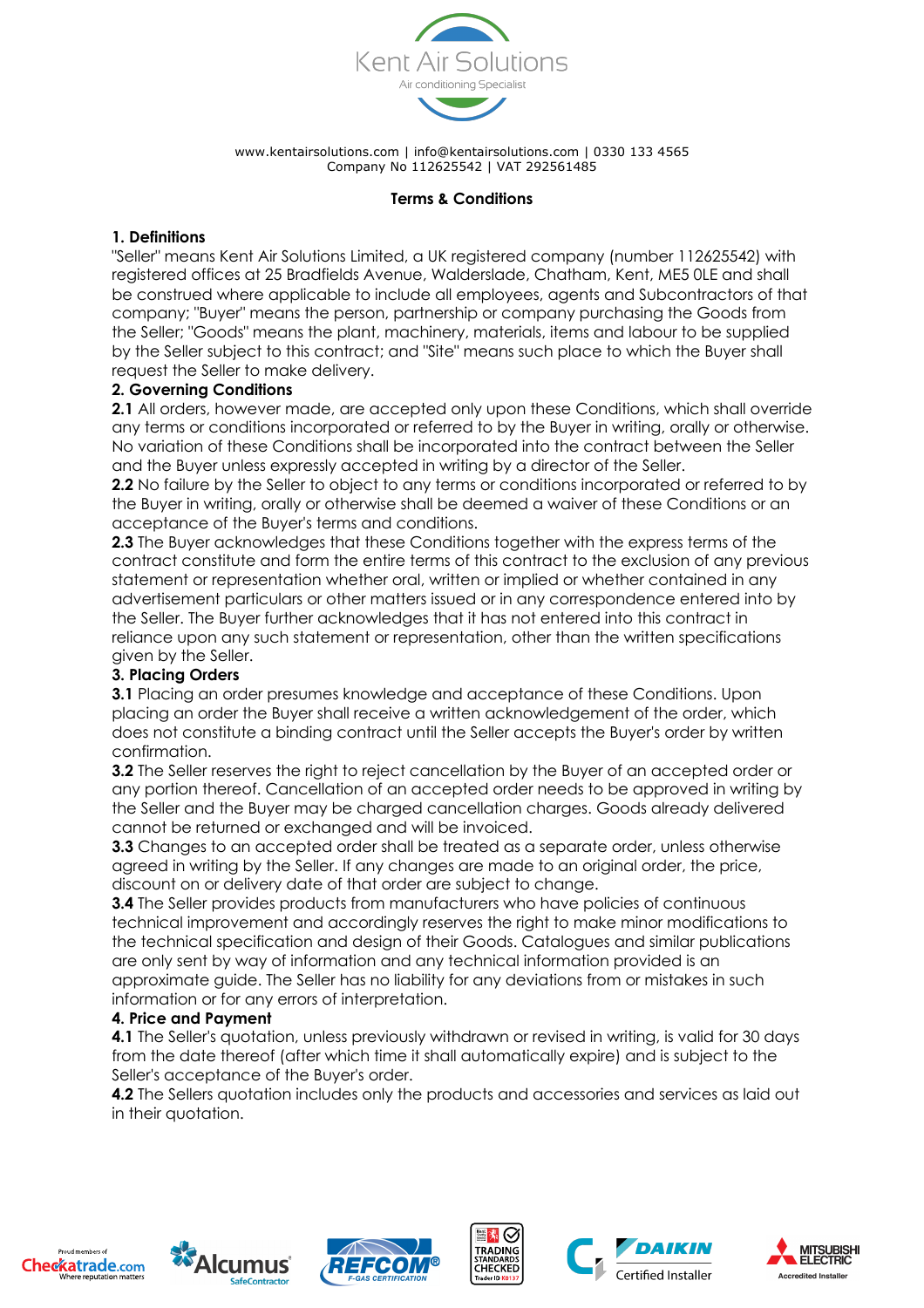

## **Terms & Conditions**

**4.3** All amounts stated in these Conditions to be payable by the Buyer are exclusive of Value Added Tax or any similar tax properly chargeable in respect of supplies under these Conditions and any other tax or duty and Buyer will pay all such Value Added Tax and other applicable taxes together with those amounts.

**4.4** Each payment made by the Buyer must be calculated and made without, and free and clear of any deduction for set-off or counterclaim and any withholding for or on account of any tax or any other deduction, unless required by law, in which case the Buyer shall ensure that the withholding or deduction does not exceed the minimum amount required by law and shall increase the amount payable by it so that the net amount received and retained by the Seller will equal the full amount which Seller would have received and retained if no withholding or deduction had been made.

**4.5** Unless otherwise agreed in writing, the Buyer shall pay the invoice amount of the Goods and any other costs, charges or expenses provided for by these Conditions including Value Added Tax at the then current rate within 14 days from the date of the Seller's invoice.

**4.6** Any invoice not paid in accordance with the foregoing shall be liable to interest on the unpaid amount thereof at the rate of 2.5% per annum above the base rate from time to time of HSBC Bank calculated on a daily basis.

## **5. Delivery**

**5.1** Failure by the Seller to make delivery on any particular date shall not entitle the Buyer either to cancel the order or the delivery or to repudiate this contract or to claim for any expenses, loss of profit, or any other consequential loss or damage whatsoever.

**5.2** If the contract provides for the Seller to deliver the Goods, delivery shall be deemed to take place when the Goods arrive at the agreed destination.

**5.3** The Buyer undertakes that the Site will at all times be safe for the Seller and its vehicles carrying out delivery. The Buyer is responsible, at its own cost, for the provision of such labour and apparatus as is necessary for the offloading and positioning of the Goods on Site and shall give the Seller every assistance in effecting delivery.

### **6. Risk**

**6.1** Risk shall pass to the Buyer on delivery of the Goods.

**6.2** The Buyer shall examine any Goods delivered upon delivery. If the Goods or any part thereof are received in a damaged condition (where possible photograph should be taken) or are not received, the Seller will accept no responsibility for such damage and or loss unless the Buyer advises the Seller in writing of the damage or loss within 24 hours from the date of actual physical delivery of the Goods or the date of installation of the Goods. The Buyer will afford the Seller reasonable opportunity to inspect any damage or verify any loss.

**6.3** The Seller's sole responsibility upon any damage or loss is to repair or replace the Goods which prove to be lost or defective (or at the Seller's option the defective part(s), as soon as is reasonably practicable, provided that they are returned to the Seller by the Buyer. Whether the remedy is repair or replacement shall be at the discretion of the Seller and such repair or replacement shall be free of charge.

**6.4** If the Buyer shall fail to comply with clause 6.3, the Goods shall be deemed to be in accordance with the contract and the Buyer shall be bound to accept delivery and shall make payment without any deduction in accordance with these Conditions.

### **7. Force Majeure**

**7.1** If the Seller is prevented from performing the contract by any cause beyond its reasonable control, however arising, then it may by written notice to the Buyer determine the contract.













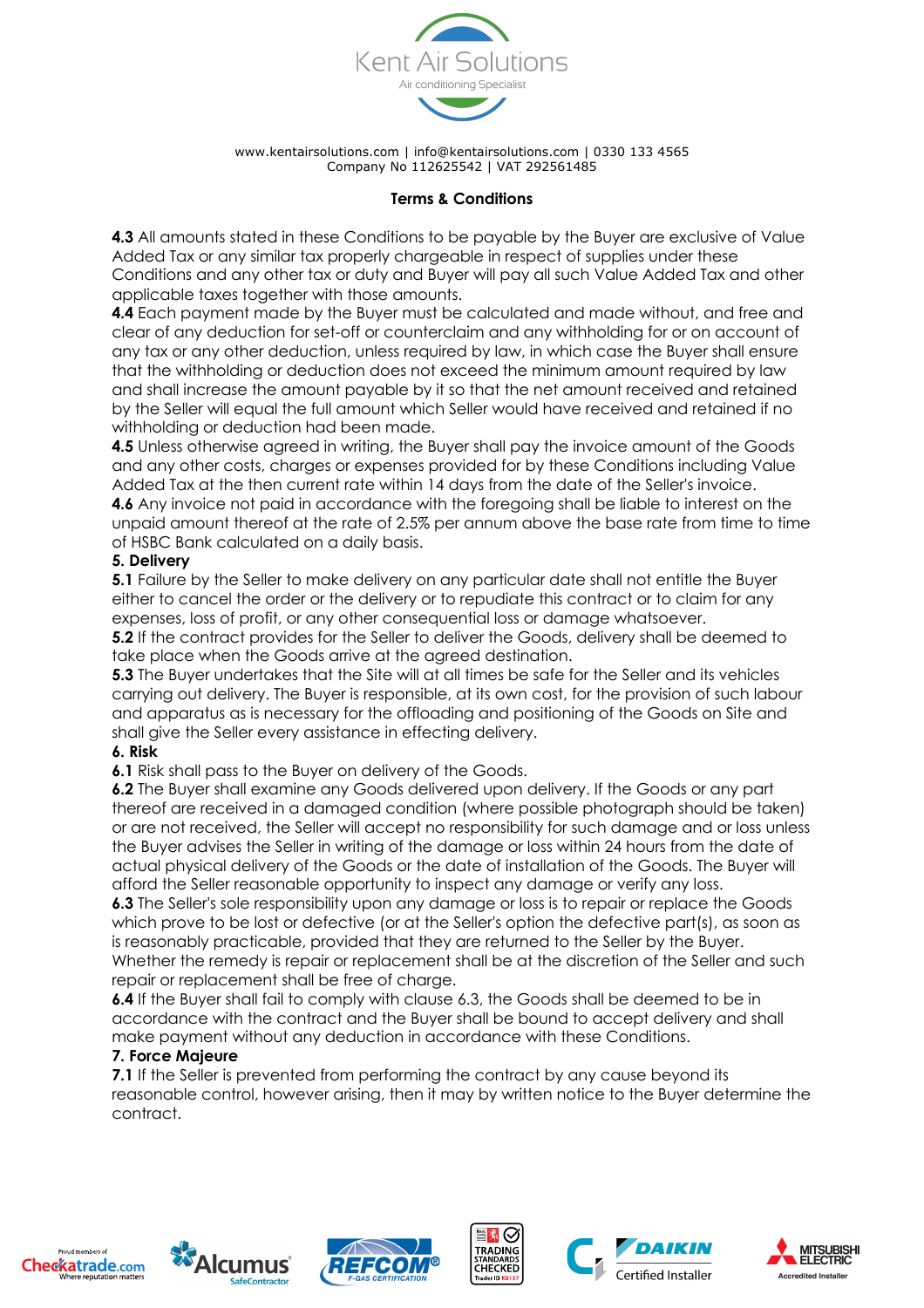

### **Terms & Conditions**

**7.2** In such event, the Buyer shall pay to the Seller all reasonable costs incurred by the Seller at the date of such notice in relation to its partial and or attempted performance of its obligations hereunder but, subject thereto, neither the Seller nor the Buyer shall be under any liability whatsoever to the other in connection with the contract.

#### **8. Specification**

**8.1** The Buyer shall be responsible for ensuring that the Goods are sufficient and suitable for the Buyer's purposes (whether such Goods have been adapted from their standard specification or not) and the Seller shall have no liability to the Buyer in the event that the Goods are not sufficient and suitable for the Buyer's purposes.

**8.2** The Seller shall not be responsible for any errors or omissions in any design, drawings or specifications, reports or other information supplied to the Seller by the Buyer or the Buyer's employees, agents, sub-contractors or representatives and the Buyer agrees to indemnify and keep indemnified the Seller against all claims and liabilities incurred by the Seller resulting from such errors, omissions or defects.

**9. Installation** It is the responsibility of the Buyer to install and commission the Goods and to ensure its employees, agents and subcontractors or any other persons used by the Buyer to install and commission the Goods are fully trained to do so and that the terms of any instructions or manuals provided with the Goods are adhered to.

**10. Health and Safety** The Buyer shall ensure that all Goods shall be used strictly in accordance with any relevant information, instructions or advice which the Seller or the manufacturer of the Goods may make available with or in connection with the Goods.

**11. Reservation** of Title Notwithstanding the provisions of the passing of risk in the Goods to the Buyer, the Seller retains ownership of the Goods the property in which shall not pass to the Buyer and the Buyer shall keep any Goods delivered to it as the bailee for and on behalf of the Seller until the Seller has received payment of the price of all of the Goods then agreed to be sold by the Seller to the Buyer pursuant to these Conditions, and until such time the Buyer shall keep and retain the Goods free from any charge, lien or other encumbrance, shall insure them for their full replacement value against any loss or damage and shall keep them properly stored and protected; Kent Air Solutions Limited, 25 Bradfields Avenue, Walderslade, Chatham, Kent, ME5 0LE Email: info@kentairsolutions.com Website: www.kentairsolutions.com and shall store the Goods separately or in some other way ensure that they are readily identifiable as the property of the Seller and irrevocably authorises the Seller's representatives to enter upon the Buyer's premises where the Goods are or are thought by the Seller to be stored for the purpose of repossessing them and subsequently reselling them.

### **12. Warranties and Liability**

**12.1** Subject to... a) The installation of the Sellers's product being carried out to the manufacturer's installation and operation instructions. b) The installation being carried out by qualified registered engineers. c) The installation is supported by a maintenance agreement providing the minimum as per the manufacturers guidelines. d) The Seller's product has not been modified. e) The Seller's product has been correctly installed. f) Any defect in the product has not been caused by neglect or defaults by the Buyer or installer. g) The product has not been used in abnormal working conditions. Then the Seller will provide (unless otherwise agreed in writing) a 3 month warranty on the Goods.

13. Liabilities Save for liability for death or personal injury due to the negligence of the Seller and liability under the Consumer Protection Act 1987, the Seller shall not be liable to the Buyer: a) For any damage to persons or property, however arising; b) For defects, in or in any way connected with the Goods, caused by the act, neglect, omission or default of the Buyer or any third party, fair wear and tear or abnormal working conditions; c) For any remedial













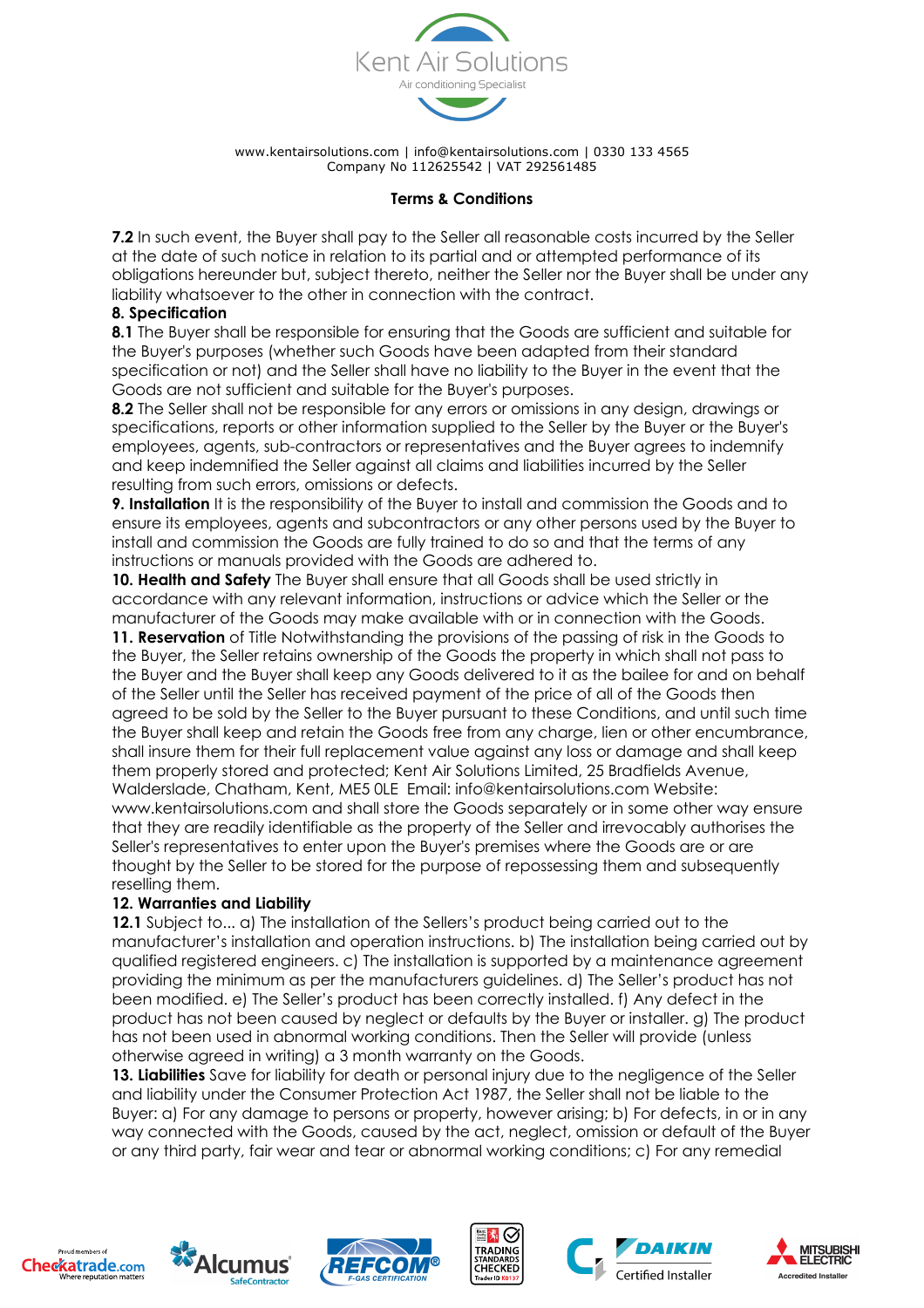

### **Terms & Conditions**

work in respect of the Goods, carried out by third parties instructed by the Buyer without the prior written approval of the Seller including, but not limited to, servicing, alteration and repair of the Goods; d) For claims if the Seller's installation and operation instructions (if any) and any instructions issued by the manufacturer, are not followed. The Seller reserves the right to charge for remedial works in these circumstances; e) Possible defects in manufacturing the Goods or the conception of the raw materials used; f) For any other defects in the Goods not falling within paragraphs (a) to (e) of this clause, unless notified to the Seller by the earlier of 14 days of delivery of the Goods or installation of the Goods or latent defects; and g) For any special, indirect, consequential or economic loss (howsoever arising) including, but not limited to, loss of profit, loss of production, loss of business. **13.1** Save for liability for death or personal injury due to the negligence of the Seller and liability under the Consumer Protection Act 1987, the Seller's aggregate liability to the Buyer in respect of any occurrence or series of occurrences attributable to the same cause, whether

for negligence, breach of contract, misrepresentation or otherwise, shall in no circumstances exceed the price paid by the Buyer to the Seller in respect of the Goods in question. **13.2** The Seller's prices are determined on the basis of the limits of liability. The Buyer may, by written notice to the Seller, request the Seller to agree a higher limit of liability.

**13.3** Subject as expressly provided in these Conditions, all warranties, conditions or other terms implied by statute, common law, custom of the trade, course of dealing or otherwise, including, for the avoidance of doubt, all warranties implied by the Sale of Goods Act 1979, are excluded to the fullest extent permitted by law.

13.4 The Buyer's remedy in respect of any claim for which the Seller is liable in terms hereof shall be limited to, at the sole option of the Seller, repair or replacement of the item in question or refund of the purchase price (if paid).

**13.5** The Buyer shall not be entitled to exercise a right of retention, or withhold payment of any amount payable under the contract to the Seller because of any disputed claim of the Buyer in respect of the Goods or any other alleged breach of the contract, or to set-off any amount payable under the contract to the Seller against any monies not then presently payable by the Seller or for which the Seller disputes liability, or to return Goods to the Seller unless authorised in writing by a director of the Seller.

**13.6** The Seller shall not be liable to the Buyer (including, but without limitation, in negligence) or be deemed to be in breach of contract by reason of any delay in performing, or any failure to perform, any of the Seller's obligations in relation to the Goods, if the delay or failure was due to any cause beyond the Seller's reasonable control.

**13.7** The Buyer shall indemnify the Seller against all claims (including the cost of any legal proceedings) for the death of or injury to any person or for the damage to or loss of any property made by any person against the Seller either under any statute or at common law which may arise out of or be in any way connected with the execution of the contracted works or the installation, operation or use of the Goods except where the same is due to the negligence, omission or default of the Seller.

### **14. General**

**14.1** The invalidity or unenforceability for any reason of any terms of these Conditions shall not prejudice or affect the validity or enforceability of the remainder.

**14.2** The Buyer shall not be entitled, without the prior consent in writing of the Seller, to assign its rights under the contract.